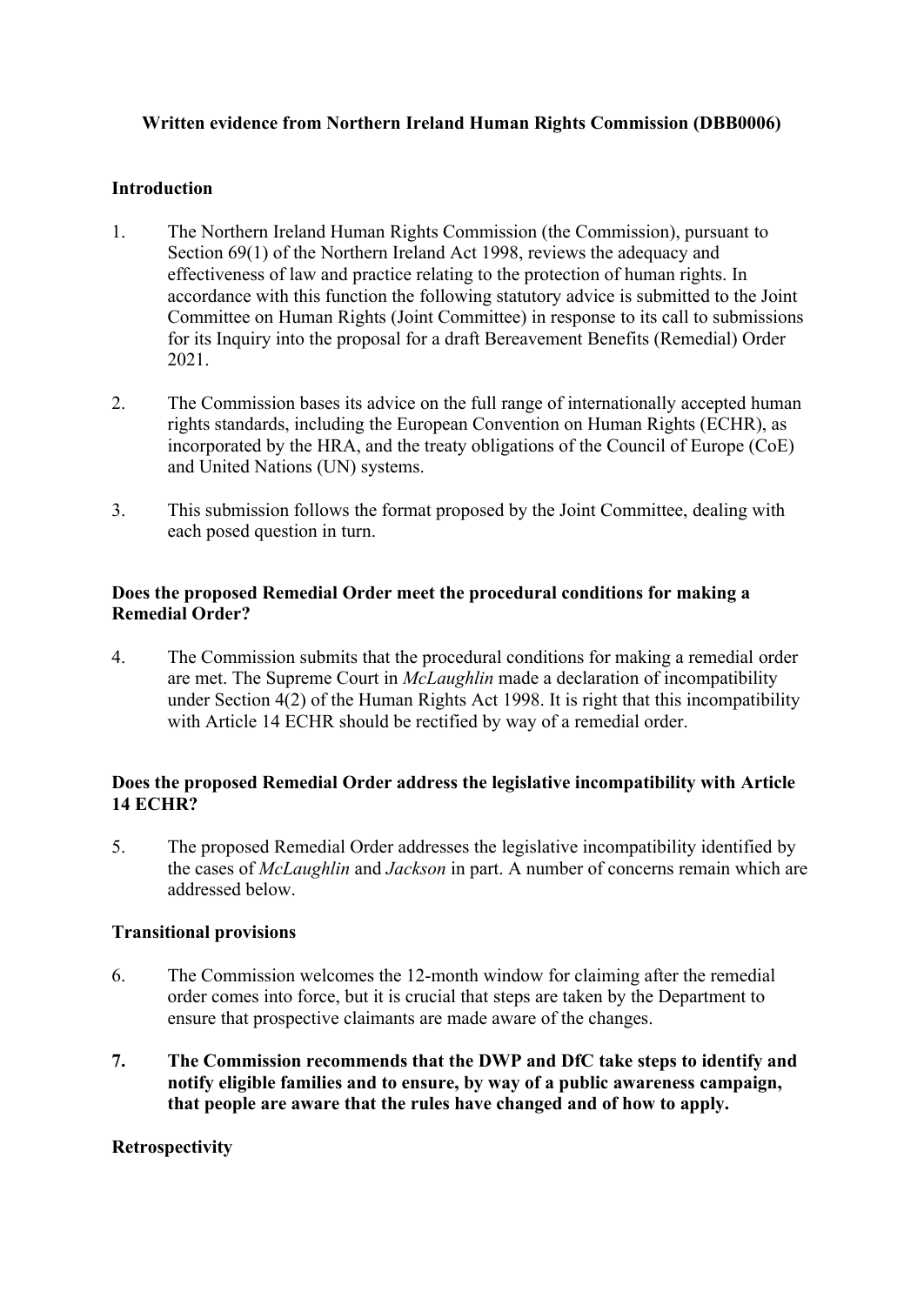- 8. While the Commission welcomes that the proposed Remedial Order is retrospective, and therefore provides some families with a remedy, it is concerned that this is not sufficient to provide full remedy for those families bereaved before 30 August 2018. The most notable example being Siobhan McLaughlin, who endured the time and burden of challenging the discriminatory provisions and yet, unlike those bereaved after her, will not receive a full remedy.
- 9. Siobhan McLaughlin's partner died in January 2014. Her claim for widowed parents allowance was refused, which she challenged by way of judicial review. If the Order only applies back to August 2018, it will be some four years of payments short of a full remedy. The Commission submits that in her case, retrospectivity should be to the date of her partner's death in January 2014.
- 10. Under Schedule 2, para 1(1)(d) of the Human Rights Act 1998, a remedial order may "make different provision for different cases". The Commission considers that there are good reasons for providing different dates of retrospectivity in order to ensure that those, such as Ms McLaughlin are able to access a full remedy.

## 11. **The Commission recommends that for Siobhan McLaughlin, a full remedy is provided to her and the payment is retrospective from her partner's death in January 2014.**

- 12. The Commission is aware that there may be other families who were bereaved before August 2018. Such families might have claimed this benefit, following the High Court judgment in 2016 and might therefore have expected to have been eligible for the benefit from that date.
- **13. Whilst the Commission welcomes the retrospective nature of the proposed Remedial Order, the JCHR should consider those families bereaved before 2018. In particular the JCHR might consider that retrospectivity from the date of the High Court judgment to be a more fair and just outcome for families who made their claims based on the judgment. Delay**
- 14. The Commission is concerned at the continuing implications of delay in rectifying the incompatibility; also shared by the Work and Pension Committee.<sup>1</sup> The purpose of the benefit is to alleviate the financial burden on a family with children following the death of a parent. The inability of families to access this benefit, in a timely manner, continues to have a detrimental impact upon bereaved children.

# **15. The JCHR may wish to recommend allowing early payments for families, particularly where there is a pressing financial need.**

<sup>&</sup>lt;sup>1</sup> UK Parliament, 'Work and Pensions Committee: [Report](https://publications.parliament.uk/pa/cm201919/cmselect/cmworpen/85/8502.htm) [into](https://publications.parliament.uk/pa/cm201919/cmselect/cmworpen/85/8502.htm) [Bereavement](https://publications.parliament.uk/pa/cm201919/cmselect/cmworpen/85/8502.htm) [Support](https://publications.parliament.uk/pa/cm201919/cmselect/cmworpen/85/8502.htm) [Payment',](https://publications.parliament.uk/pa/cm201919/cmselect/cmworpen/85/8502.htm) 22 October 2019, at para 64.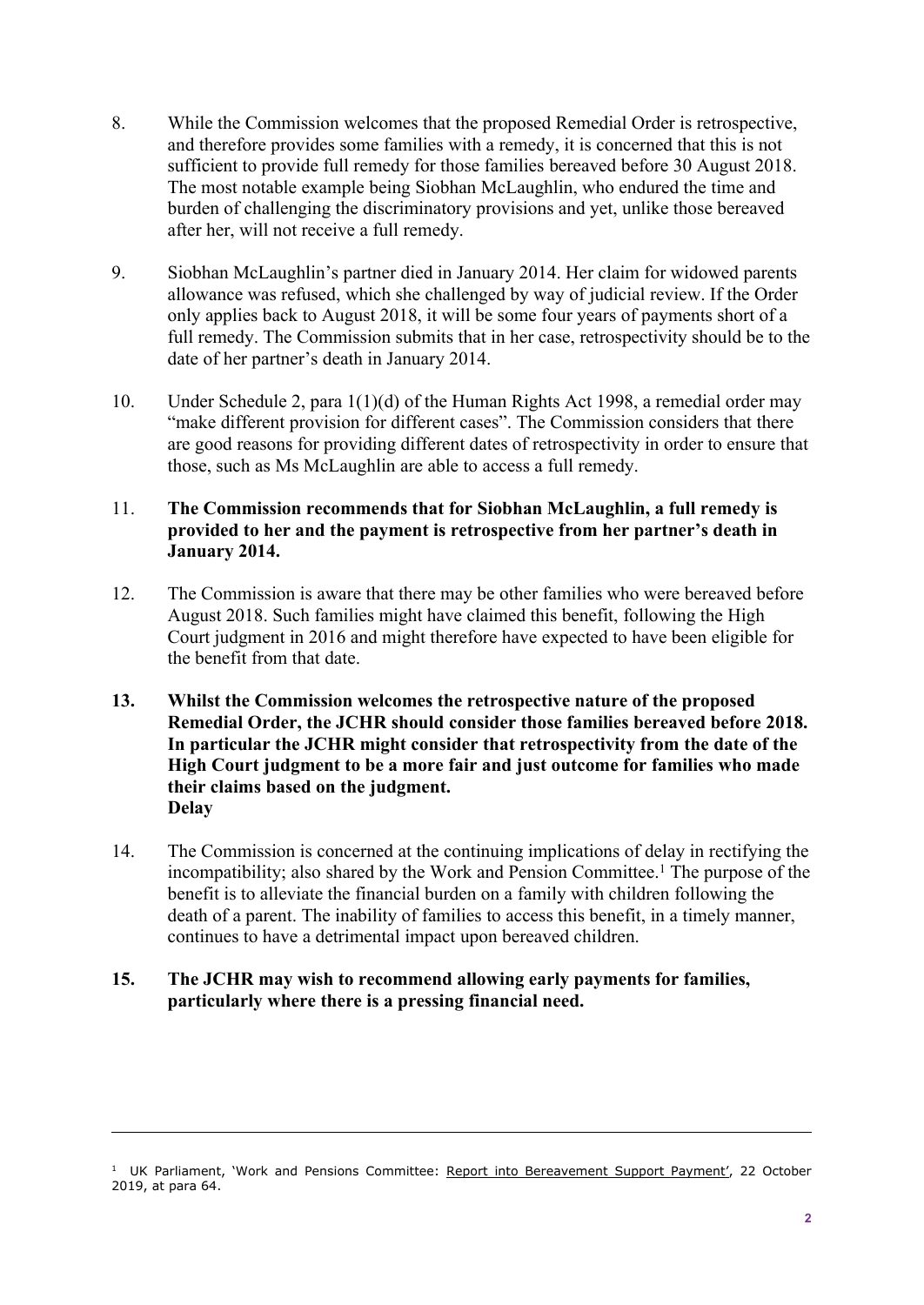## **Would the legislation governing Widowed Parent's Allowance and Bereavement Support Payment be compatible with Article 14 ECHR if the changes proposed in the Remedial Order were made?**

16. The Commission considers that the legislation governing these payments will be compatible with Article 14 ECHR as, once enacted, it will no longer discriminate against the children of unmarried, cohabiting parents. We are aware that the legislation may be open to further challenge in respect of unmarried cohabiting partners without children, and children of parents who are neither married, civil partnered nor cohabiting.

#### **Unmarried, cohabiting partners without children**

- 17. The case of unmarried cohabiting partners may also give rise to a challenge under Article 14 ECHR. This is especially notable in the context of the Covid-19 pandemic, during which marriage ceremonies were restricted and in some cases prohibited, and a couple who wished to marry were legally precluded from doing so. Where one of the couple is now deceased, the surviving partner may be financially disadvantaged in not being eligible to claim bereavement support payment. Such a couple will suffer the same consequences as a couple who had been married or civil partnered. Although the incompatibility in *McLaughlin* and subsequently *Jackson* were identified in relation to the rights of children, the Commission considers that in certain circumstances a court may find a violation of Article 14 in relation to unmarried, cohabiting partners without children.
- **18. The Commission recommends that consideration is given to extending the benefit to co-habiting partners who do not have children, or to those whose children have reached majority.**

## **Children of parents who were neither married, civil partnered nor cohabiting**

19. It is also possible that a claim may succeed on behalf of a child of parents who were not cohabiting, married or in a civil partnership at the date of a parent's death. For example, a child whose parents may be divorced, in circumstances where the deceased parent made some contribution to their upkeep, for example by way of child maintenance payments. This was hinted at by the High Court in *McLaughlin:*

> "Parents are under the same or similar financial obligations regarding the maintenance of their children irrespective of whether they are married, in a civil partnership or cohabiting. The complete exclusion of the applicant on the grounds of her marital status from a benefit whose purpose is to alleviate the financial burden on a family resulting from the death of a parent cannot be justified. The rationale for the benefit applied equally to persons in the applicant's position as it does to married widows with children. The purpose of the benefit was to diminish the financial hardship on families consequent upon the death of one of the parents. Even allowing for the State's margin of appreciation I do not consider